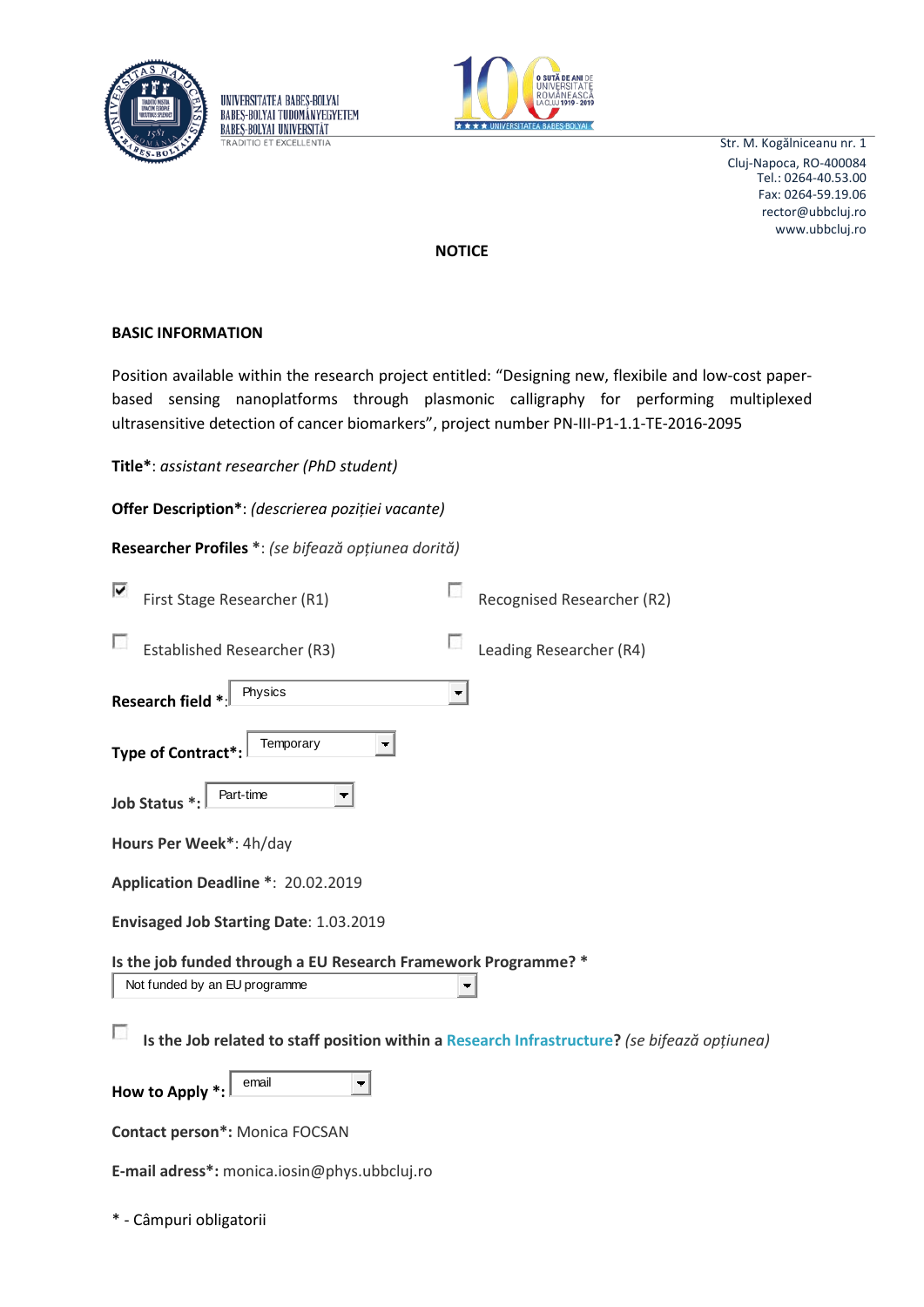$\overline{\mathcal{L}}$ **Internal Application form needed (.pdf files)** *(se bifează opțiunea, dacă este cazul)*

# **HIRING INFO & WORK LOCATION**

**Number of positions available\*: 1**

**Company/Institute\*:** Interdisciplinary Research Institute on Bio-Nano-Sciences, Babes-Bolyai University

**Department\*:** Nanobiophotonics and Laser Microspectroscopy Center

## **REQUIREMENTS**

**Required Education Level** *(se completează unul sau mai multe câmpuri, după caz)*

| Physics<br>Main Research Field*:                    |  |
|-----------------------------------------------------|--|
| Master Degree or equivalent<br>Level <sup>*</sup> : |  |
| Physics<br>Main Research Field*:                    |  |
| Master Degree or equivalent<br>Level <sup>*</sup> : |  |

**Skills/Qualifications**: synthesis of gold nanorods, fabrication of paper-based plasmonic nanostructures.

#### **Specific Requirements**:

Documents required for the selection process:

- application form;

- curriculum vitae;

- copies of the baccalaureate diploma, the bachelor's degree in physics and the master's degree;

- copy of the certificate that attests the status of PhD student of the candidate;

**Required Languages** *(se completează unul sau mai multe câmpuri, după caz)*

| Language * | <b>ENGLISH</b> |  |
|------------|----------------|--|
| Level*     | Excellent      |  |

NOTE! To be considered for this position the candidate must fulfill UEFISCDI criteria for PCCDI research projects (available on https://uefiscdi.ro/proiecte-complexe-realizate-in-consortii-cdi-pccdi)